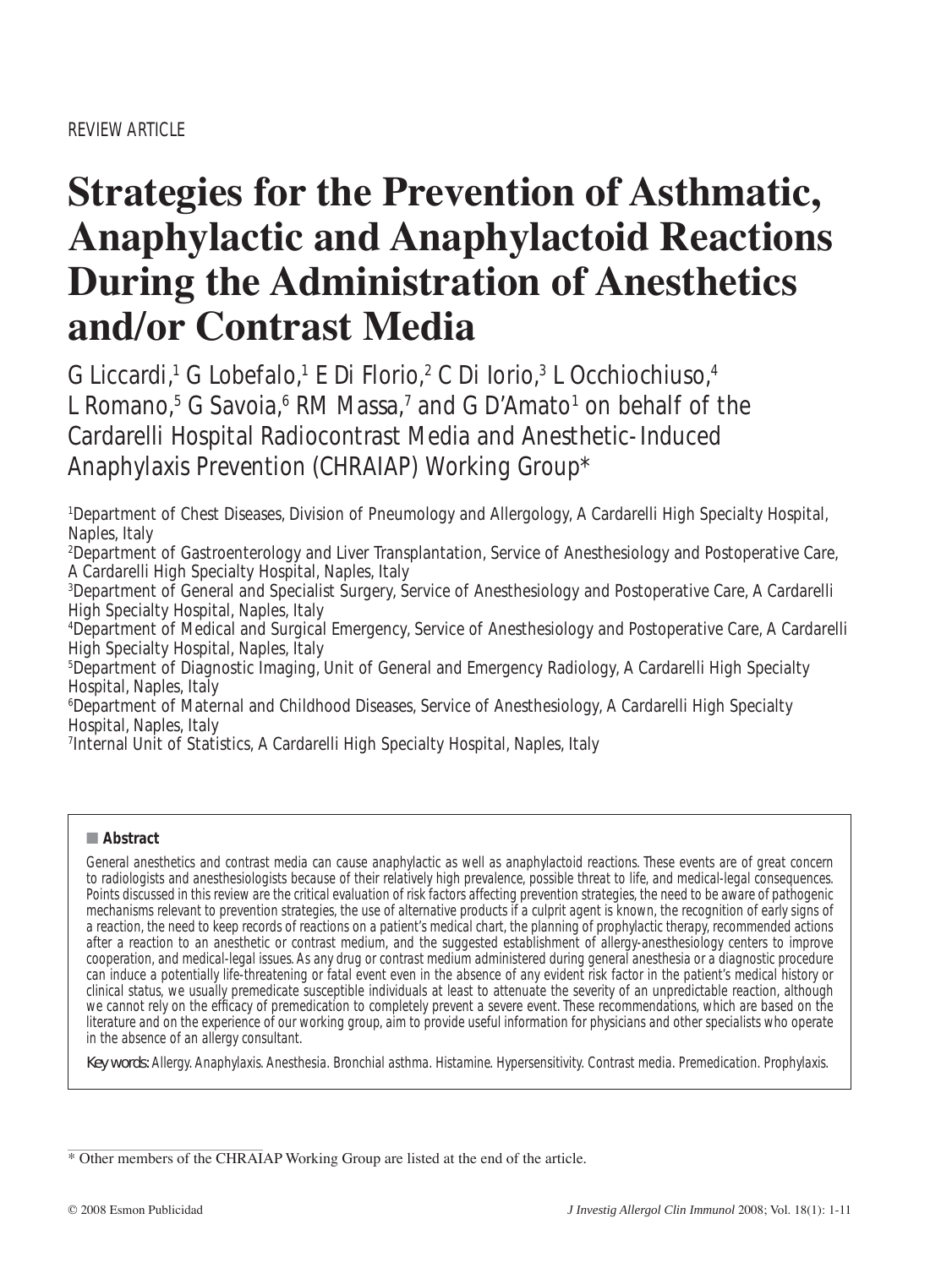#### ■ **Resumen**

Los anestésicos generales y los medios de contraste pueden provocar reacciones anafilácticas y anafilactoides. Estos son incidentes de gran interés para los radiólogos y los anestesiólogos, debido a su relativamente elevada prevalencia, a que pueden ser potencialmente mortales y a que pueden tener consecuencias médico-legales. Las cuestiones que se debaten en esta revisión son la evaluación crítica de los factores de riesgo que influyen en las estrategias de prevención, la necesidad de averiguar los mecanismos patogénicos relevantes para las estrategias de prevención, la utilización de productos alternativos si se conoce el agente implicado, el reconocimiento de los primeros signos de una reacción, la necesidad de conservar registros de reacciones en la historia clínica del paciente, la planificación de tratamientos profilácticos, las acciones recomendadas en caso de una reacción a un anestésico o a un medio de contraste y la propuesta de crear centros de alergia y anestesiología para mejorar la cooperación y los asuntos médico-legales. Debido a que cualquier fármaco o medio de contraste administrado durante la anestesia general o durante un procedimiento diagnóstico puede inducir un acontecimiento fatal o que pueda poner en peligro la vida, incluso si no existe ningún factor de riesgo evidente en los antecedentes del paciente o su estado clínico, normalmente se preanestesia a los individuos susceptibles, al menos para atenuar la gravedad de una reacción imprevista, aunque no se puede confiar en la eficacia de la preanestesia para prevenir completamente un acontecimiento grave. Estas recomendaciones, basadas en la literatura médica y en la experiencia de nuestro grupo de trabajo, pretenden proporcionar una información útil para los médicos y otros especialistas que operan en ausencia de un especialista en alergología.

Palabras clave: Alergia. Anafilaxia. Anestesia. Asma bronquial. Histamina. Hipersensibilidad. Medios de contraste. Preanestesia. Profilaxis

## **General Considerations**

General anesthetics and contrast media can cause anaphylactic as well as anaphylactoid reactions. They are frequently underdiagnosed and underreported, but it is likely that their incidence is increasing. The pathogenesis of such reactions is complex and not fully understood. However, it is widely recognized that the release of vasoactive mediators from basophils and mast cells may play a central role [1-3].

Exacerbations of obstructive symptoms are also relatively common after the infusion of general anesthetics or contrast media in patients with diagnosed bronchial asthma or chronic obstructive pulmonary disease [1]. Some adverse reactions to iodinated contrast material are considered allergy-like, but systemic reactions, involving cutaneous, cardiovascular, respiratory and digestive systems are largely unpredictable [3]. Reactions to contrast media are more frequent with ionic than nonionic material, but the mortality rates after reactions are almost identical [4]. Iodinated contrast media have a favorable safety profile but the rate of adverse events (especially urticaria and bronchospasm) has been reported to be at least 0.7% [1]. Thus, anaphylactic and anaphylactoid reactions occurring during anesthesia remain a major cause of concern for anesthesiologists. The overall incidence of anaphylactic reactions, considering all agents used in anesthetic approaches (general, local, or regional) has been reported to be 1 in 13 000 anesthetic procedures [5], while the incidence of anaphylaxis after administration of muscle relaxants has been assessed at 1 in 6500 procedures in which such a relaxant was administered [6]. Mortality can be high (3.4%) and anaphylactic deaths can account for as many as 4.3% of all deaths occurring during general anesthesia [7,8].

The most common culprit agents are muscle relaxants, which account for 50% to 75% of all reactions [7,8]. In vitro studies of the effects of increasing concentrations of different anesthetics on the release of preformed and de novo mediators from human basophils and mast cells isolated from lung parenchymal, skin and heart tissue have demonstrated that most general anesthetics are able to induce histamine and tryptase release from human basophils and mast cells [9,10]. Severe bronchospasm may be induced either in the context of a systemic anaphylactic or anaphylactoid reaction or as a single clinical manifestation following the use of a general anesthetic or contrast medium.

Bronchial hyperreactivity is characterized by exaggerated bronchoconstriction in response to a variety of stimuli and a bronchospasm should be elicited in the course of induction and maintenance of anesthesia [11,12]. The prevalence of bronchial hyperreactivity is approximately 10% and this condition is an important risk factor for perioperative bronchospasm, a potentially life-threatening event whose incidence in anesthesia practice varies from relatively low rates of 0.17% or 4.2% [13,14], to higher ones of about 7% [15] or 20% [16]. Obstructive bronchial reactions tend to increase in proportion to the proximity of the latest asthma attack in relation to the date of surgery [11,13,16,17].

Tracheal intubation also constitutes a high risk factor for intraoperative bronchospasm [11,13,16,17] and diagnostic approaches such as bronchoscopy and endobronchial biopsy may aggravate respiratory symptoms in children with difficult asthma [18]. Increased bronchial symptoms in the week following bronchoscopy have also been reported in children [18].

Aspirin-induced asthma is another clinical condition that increases the risk of bronchial obstruction. Although it is not known whether there is a relationship between analgesic intolerance, aspirin-induced asthma, and surgery and/or general anesthesia, there is some evidence that patients with aspirin-induced asthma seem to have a high rate of intra- or postoperative respiratory complications [19,20]. The most critical time for a patient with this type of asthma who is receiving general anesthesia is during instrumentation of the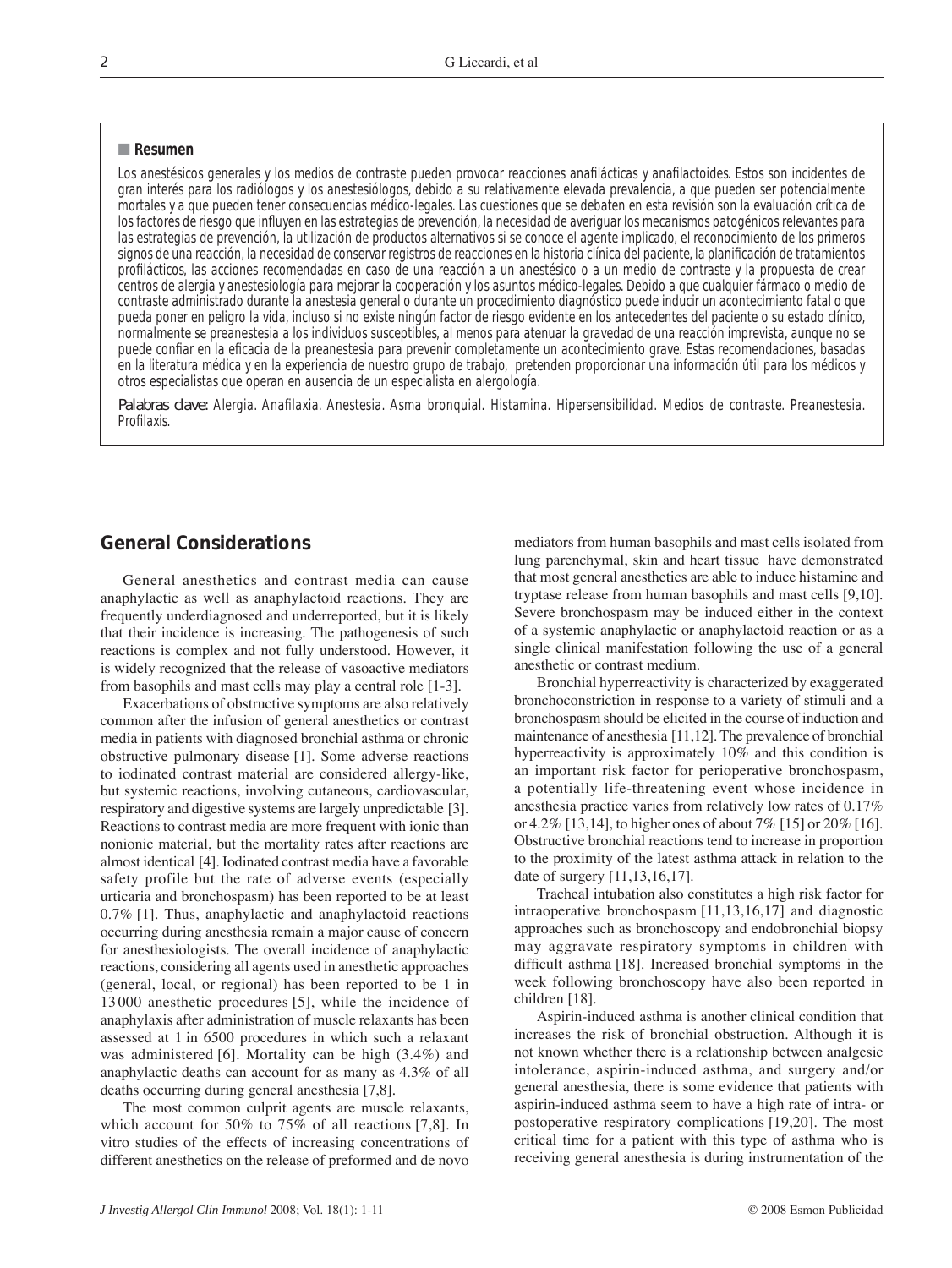



Figure 1. Suggested scale of priority of the main risk factors for anaphylaxis after administration of a general anesthetic. NMBD indicates neuromuscular blocking drugs.

airway. Celiker and colleagues [19] have noted that pain, emotional stress or stimulation during light general anesthesia may precipitate bronchospasm and that although the exact mechanism of aspirin-induced asthma is not fully understood, it is thought to be a disorder of arachidonic acid metabolism [19]. They also point out that an increased production of cysteinyl leukotrienes has been reported to be characteristic [19].

Given this background immediate reactions of an asthmatic, anaphylactic, or anaphylactoid nature in the context of general anesthesia or administration of contrast media are of great concern to radiologists and anesthesiologists because of the relatively high frequency, possible threat to life, and legal consequences. In this article we aim to review the available literature and the clinical experience of the A Cardarelli Hospital Radiocontrast Media and Anesthetic-Induced Anaphylaxis Prevention (CHRAIAP) working group, in order to discuss possible strategies for reducing



the risk of such reactions after the administration of general anesthetics and contrast media. In addition to the interest of these recommendations for anesthesiologists, allergists and radiologists, they should be useful to physicians managing high-risk patients in the absence of an allergy consultant.

## **Critical Evaluation of Risk Factors Affecting Prevention Strategies**

The prevention of anaphylaxis after administration of general anesthetics would require the identification of patients at risk, but this approach is not easy to implement considering the large number of drugs, diagnostic reagents, devices containing latex, antiseptics and blood products that are all routinely used in anesthesia. The low accuracy of diagnostic tests also plays a part. Classically, systemic reactions to contrast media are described as unpredictable at the individual level; however, at the population level, certain risk factors have been suggested [21,22]. Figures 1 and 2 show the main potential risk factors as well as our group's approach to defining levels of priority.

Mild respiratory allergy (allergic rhinitis and mild bronchial asthma) is not usually considered a consistent risk factor unless the disease is exacerbated. Skin disorders such as mastocytosis and chronic urticaria–angioedema should be considered risk factors for release of preformed vasoactive mediators (eg, histamine and tryptase), whether immunoglobulin-E–mediated or not.

Severe anaphylactoid reactions to isosulfan blue dye requiring resuscitation are reported to occur in 1.1% to 2% of women with breast cancer undergoing sentinel lymphadenectomy [23-25]. This is a typical example of systemic reactions which can be observed during the associated administration of a general anesthetic and a contrast medium.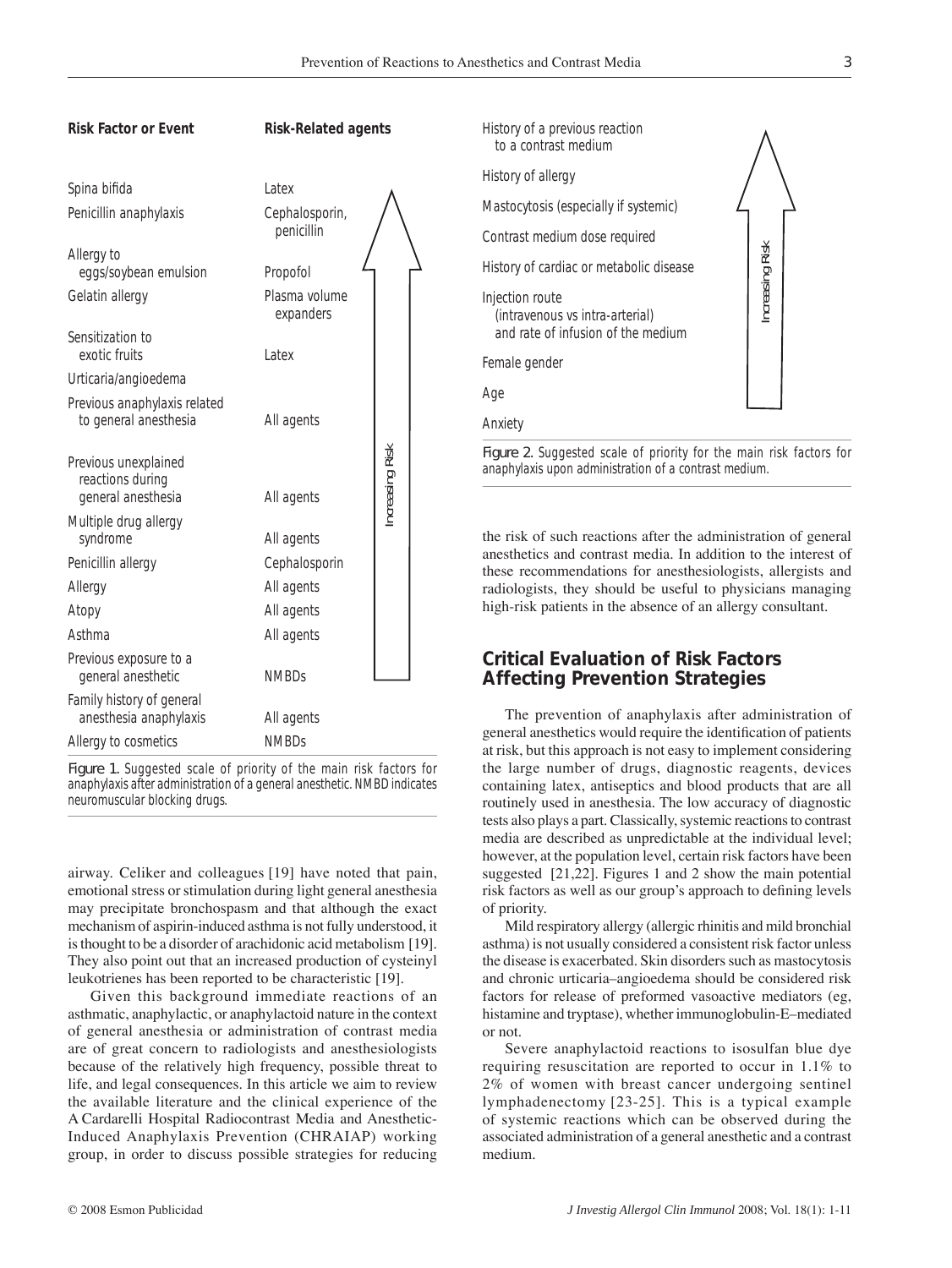Whether it is absolutely necessary to avoid the use of β-blockers and angiotensin-converting enzyme inhibitors is still debated [26].

Taking into account these risk factors may be useful for reducing the incidence of anaphylactic or anaphylactoid reactions, although such factors must be considered as valid for populations rather than individuals.

## **Awareness of Pathogenic Mechanisms Relevant to Prevention Strategies**

Sufficient knowledge of pathogenic mechanisms involved in systemic reactions to general anesthetics and contrast media is essential to optimize prevention strategies. It is widely recognized that anaphylactic (immunoglobulin-E–mediated) events usually occur after repeated administration of sensitizing agents (especially general anesthetics and, in some cases, contrast media). These events are somewhat predictable in high-risk patients or in subjects who have had anaphylactic reactions previously. Direct mediator release during anaphylactoid reactions may sometimes occur upon the first administration of a general anesthetic or contrast medium, on the other hand. This is the reason why anaphylactoid events are largely unpredictable.

Knowledge of pathogenic mechanisms is also useful in case of the less common reactions to local anesthetics such as lidocaine, prilocaine, and mepivacaine [27]. Type I anaphylactic events are exceptional, whereas type IV delayed reactions are more frequently described [28-30]. However, in most cases, other nonallergic mechanisms (eg, toxic or psychogenic ones) are involved.

Although anaphylactic reactions are usually immediate, in some cases delayed events may occur an hour after the administration of a general anesthetic or contrast medium (incidence ranging from 0.2% to 17.5%) [31-33].

## **Use of an Alternative Contrast Medium or Anesthetic If a Culprit Agent Is Known**

If patient interviews, medical history taking, or previous diagnostic tests are able to identify a culprit agent or agents, an alternative product must be used. If the reaction is attributed to a neuromuscular blocking drug, there is risk from other such agents and consequently it is proper to use a regional blocking agent or volatile anesthetics if such techniques are suitable.

After assessment of the risk–benefit ratio, alternative procedures such as magnetic resonance imaging or ultrasound imaging can sometimes be carried out in patients considered at high risk or who have previously experienced a high-osmolar contrast-medium–induced reaction. Such patients who require re-exposure to a contrast medium can be administered a lowosmolarity contrast medium, as such agents are associated with a lower incidence of side effects [34,35]. In these cases up to a 10-fold reduction in the incidence of severe repeat reactions has been reported [36]. However, due to frequent cross-reactivity between different contrast media, a change of agent is no guarantee against a repeat reaction.

Other agents such as antibiotics, nonsteroidal antiinflammatory drugs, and latex, which can be responsible for systemic reactions, should be replaced with alternatives.

## **Recognition of Early Clinical Manifestations**

Early recognition of signs and maintaining a high level of suspicion of the possibility of a generalized reaction during the use of general anesthetic or contrast media is essential to prevent further reaction or a fatal outcome. As mentioned, it is important to consider various categories of patients to be at risk; examples are those with metabolic disorders, those suffering from pruritus or other skin symptoms likely to be induced by the nonspecific release of histamine and other mediators. It is not only atopic individuals who are at risk.

During general anesthesia, anaphylactic and anaphylactoid reactions cannot be distinguished clinically, according to Mertes and coworkers [37]. However, in that study, in which a classification of symptom severity was applied, it was found that clinical manifestations seemed to be more severe in patients with documented anaphylaxis than in individuals presenting with an anaphylactoid reaction. Cutaneous manifestations were more frequent in anaphylactoid reactions, but they were not confined to that setting; cardiovascular and broncho-obstructive events, on the other hand, were more frequent during anaphylaxis. In the case of cardiovascular and respiratory complications, clinical symptoms may also occur as isolated events, which can easily be misdiagnosed, according to those authors, if we consider all diseases presenting identical clinical manifestations [37]. The lack of an adequate diagnosis could lead to a potentially fatal re-exposure to the same agent [38].

The common findings that clinical manifestations of intraoperative reactions differ from those of anaphylactic reactions outside of anesthesia might be explained by the

Table 1. Differential Diagnosis of Anaphylaxis During General Anesthesia.

| Arrhythmia                      |
|---------------------------------|
| Bronchial asthma                |
| Cardiogenic shock               |
| Jarisch-Herxheimer reaction     |
| Hereditary angioedema           |
| Hemorrhage                      |
| Mastocytosis                    |
| Overdosage of a vasoactive drug |
| Pericardial tamponade           |
| Postextubation stridor          |
| Pulmonary embolus               |
| Pulmonary edema                 |
| Sepsis                          |
| Tension pneumothorax            |
| Vasovagal reaction              |
| Venous air embolism             |
|                                 |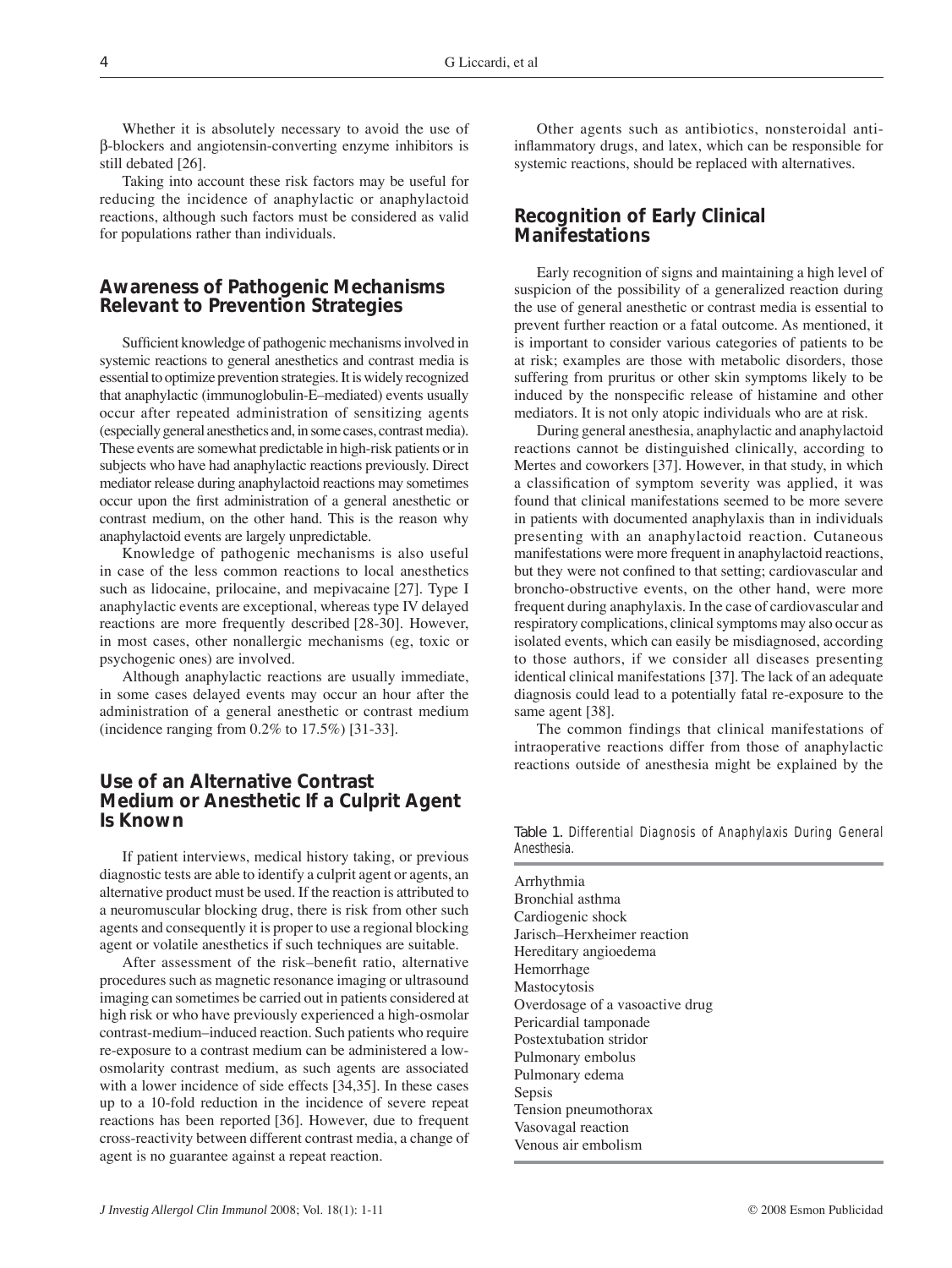**Table 2.** First-line Emergency Drugs and Instruments to Have Available in the Examination Room Where Contrast Media Are Used and in All Minor-Surgery Rooms

| Oxygen                                          |
|-------------------------------------------------|
| Adrenaline 1:1000                               |
| Antihistamine (type 1), injectable              |
| Corticosteroids for intravenous infusion        |
| Atropine                                        |
| Short-acting $\beta$ , agonists, for inhalation |
| Fluids for intravenous infusion                 |
| (normal saline or Ringer's solution)            |
| Anticonvulsive drugs (eg, diazepam)             |
| Sphygmomanometer                                |
| One-way mouth "breather" barrier                |

fact that patients are draped during anesthesia and cannot complain of cutaneous symptoms such as pruritus or a sense of flushing [39]. Moreover, concomitantly administered drugs may alter the expression and degree of clinical manifestations. The difficulty in recognizing anaphylactic symptoms in anesthetized subjects may also be explained by the need to exclude various other clinical conditions (Table 1) [26].

As regards reactions to contrast media, pruritus and mild urticaria are the commonest immediate manifestations, presenting in up to 70% of affected patients [40]. More severe reactions involve the respiratory and cardiovascular systems, and the majority of fatal events related to these media are immediate anaphylactic reactions [34,41]. Delayed skin reactions are usually mild to moderate, although severe reactions such as Stevens–Johnson syndrome, toxic epidermal necrolysis, and cutaneous vasculitis have been reported [32].

#### *Short-term Prevention of Anaphylactic or Anaphylactoid Events*

Given this background, it is useful to have available a trolley with resuscitation drugs in examination rooms where contrast media will be used and in all rooms where local anesthetics are used for minor surgery, such as dentists' offices or dermatology clinics [35] (Table 2). Another important suggestion is to observe patients for 20 to 30 minutes after injection of a contrast medium or after a surgical intervention in order to assure early recognition of the onset of delayed reactions [33].

## **Record Reactions on a Patient's Medical Chart**

Each reaction occurring during general anesthesia or the administration of a contrast medium should be entered into a patient's medical record by the anesthesiologist or radiologist in order to prevent future reactions. Bilò et al [42] described a case of intraoperative gelatin-induced anaphylaxis whose diagnosis was delayed because the use of gelatin during surgical procedures was twice omitted from the patient's medical records.

It is also important to underline the need to ensure that the results of allergy investigations and subsequent anesthesia be available to the patient and the anesthesiologist [6,22].

Finally, patients should be encouraged to wear a warning bracelet with certain essential information, such as the occurrence of anaphylaxis induced by a specific drug, the name of a safe alternative product if known or an indication to look for a letter in a specific place. The accompanying letter should contain all details on the patient's condition.

# **Planning Prophylactic Treatment**

It is important to emphasize that a prophylactic treatment that is useful in all clinical conditions does not exist, because different pathogenic mechanisms might require different therapeutic approaches. Since, from a general point of view, the use of any drug may be responsible for many adverse and potentially harmful events, this is also valid for the agents administered for prevention of reactions induced by general anesthetics and contrast media. Consequently the decision to use a prophylactic treatment or not, the choice of drug, the modality of administration, the dosage, etc, should be made after an appropriate evaluation of the risk–benefit ratio.

#### *The Rationale for the Prophylactic Use of Antihistamines*

The pathophysiologic effects of histamine in anaphylaxis have been shown to be mediated through type 1 and 2 ( $H_1$  and  $H_2$ ) receptors, individually and in combination [43-45]. An important study of the role of histamine release during the induction of anesthesia and the start of surgery by Lorenz et al [46] found that histamine release is very common, occurring in about 13% to 16% of episodes of mediator release after each drug administration in the induction sequence. Moreover, histaminerelated cardiorespiratory disturbances were shown to occur with remarkably low plasma histamine levels. The authors also demonstrated a reduced incidence of histamine release within each concentration band of histamine (and consequently histamine related symptoms) in patients treated with anti- $H_1$ - $H<sub>2</sub>$  agents. As a consequence of these findings, Lorenz et al suggested the use of these agents in all patients undergoing surgical procedures. The suggestion of generalized use of antihistamines during general anesthesia has not been accepted by other authors [47,48]. The main clinical effects of  $H_1$  and  $H_2$ receptor stimulus in humans are summarized in Table 3.

The effect of histamine on the coronary arteries blocked by  $H<sub>1</sub>$  antagonists and the effects on atria and ventricles blocked only by  $H_2$  antagonists suggest the utility of a combination of these drugs in the prevention of cardiovascular events during anaphylactic or anaphylactoid reactions [43]. Some cardiovascular side effects (such as arrhythmias) of anti-H<sub>1</sub> drugs may be explained by the particular cardiotropic properties of some of these agents [49,50]. The first generations of antihistamines often induced sedation and in some cases, generalized convulsions in susceptible individuals [51,52].

In case of scheduled procedures in which contrast media or a general anesthetic will be used, we suggest the use of newer anti- $H_1$  drugs for their relevant pharmacologic characteristics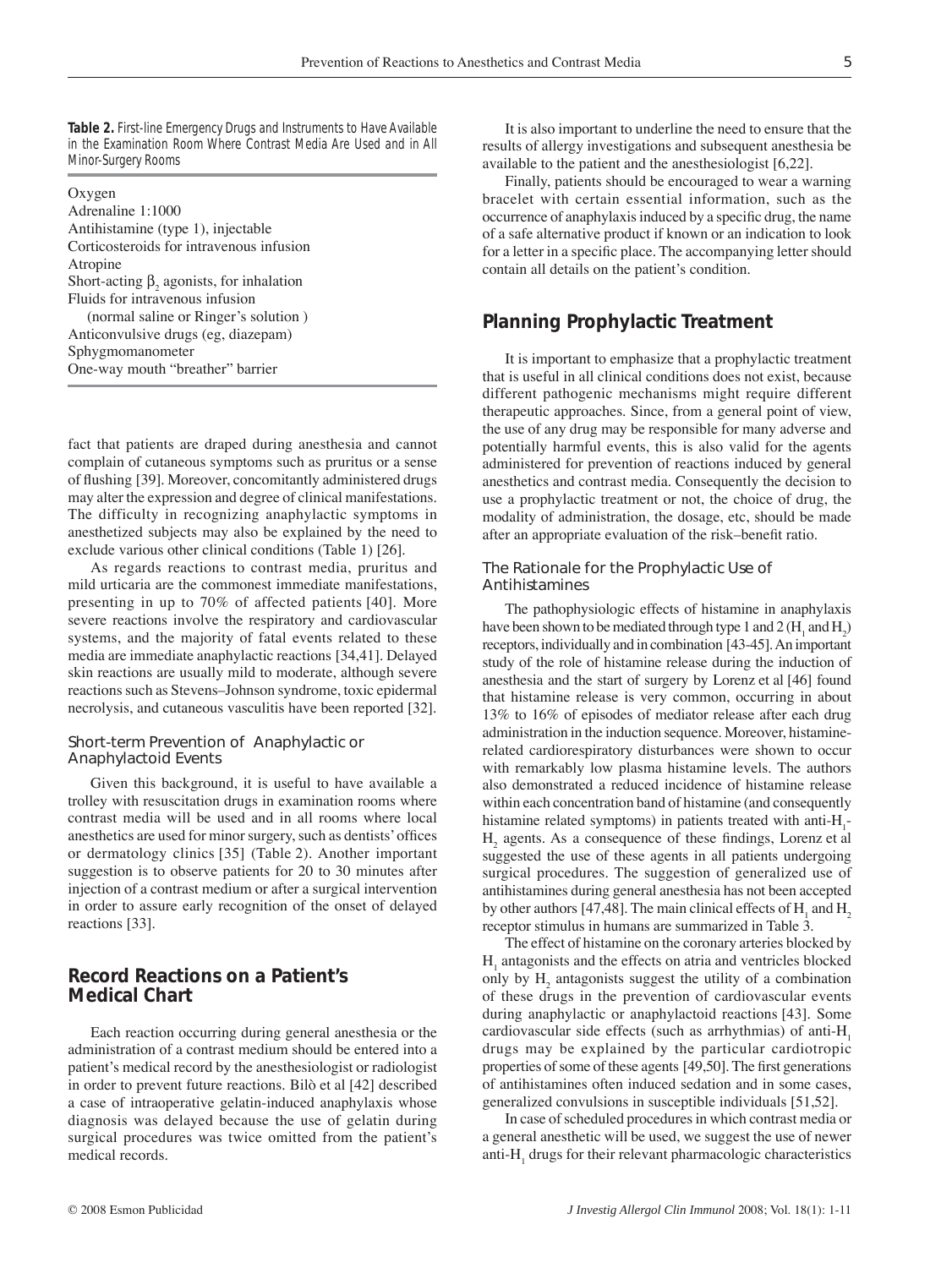| Table 3. Main Effects of Activating Histamine Types 1 and 2 (H <sub>1</sub> and H <sub>2</sub> ) Receptors |  |
|------------------------------------------------------------------------------------------------------------|--|
|------------------------------------------------------------------------------------------------------------|--|

| H <sub>1</sub> Receptor Activation Effects               | H <sub>2</sub> Receptor Activation Effects                                                           |  |  |  |
|----------------------------------------------------------|------------------------------------------------------------------------------------------------------|--|--|--|
| Increased activation                                     | Increased activation                                                                                 |  |  |  |
| Pruritus and pain                                        | Gastric acid and secretion                                                                           |  |  |  |
| Vascular permeability                                    | Vascular permeability                                                                                |  |  |  |
| Hypotension                                              | Hypotension                                                                                          |  |  |  |
| Flushing                                                 | Flushing                                                                                             |  |  |  |
| Headache                                                 | Headache                                                                                             |  |  |  |
| Tachycardia                                              | Tachycardia                                                                                          |  |  |  |
| Bronchial obstruction and stimulation of cough receptors | Bronchial obstruction                                                                                |  |  |  |
| Prostaglandin generation                                 | Mucus production in the airways                                                                      |  |  |  |
| Release of histamine, leukotrienes and other mediators   | Ventricular inotropic action                                                                         |  |  |  |
| Recruitment of eosinophils and other cells               | Atrial chronotropic action                                                                           |  |  |  |
| Decreased activation                                     | Decreased activation                                                                                 |  |  |  |
| Atrioventricular node conduction time                    | Neutrophil, basophil, chemotaxis and enzyme release<br>Cytotoxicity and proliferation of lymphocytes |  |  |  |

(high efficacy, low dosage, once-a-day administration, or mild side effects such as drowsiness). Unfortunately, these antihistamines are not available for intramuscular or intravenous administration and consequently cannot be used if rapid treatment is required in an emergency.

The associated use of anti- $H_1$  and anti- $H_2$  antagonists is able to minimize bronchospastic reactions following the inhalation of histamine [53] and prevent hemodynamic irregularity induced by nonspecific histamine release after the administration of plasma expanders, morphine, protamine, chymopapain, and contrast media [54,55].

Most authors have found that the combined use of anti- $H_1$  and anti- $H_2$  agents may give better protection against anaphylactic or anaphylactoid reactions than the administration of these drugs separately [43,44,56-60]. The associated use of anti- $H_1$  and  $H_2$  blockers as prophylactic agents has also been demonstrated to be valid in children [61]. On the other hand, Moneret-Vautrin et al [62] demonstrated that the association of both types of antihistamine did not improve the inhibition of allergic skin reactivity in patients suffering from anaphylaxis to muscle relaxants.

The experience of administering a regimen including an anti- $H_1$  agent plus an anti- $H_2$  agent plus corticosteroid therapy is very scarce [63].

#### *CHRAIAP Recommendations on Pharmacological Pretreatment of Patients at Risk*

*Nonemergency conditions*. In all scheduled cases, the standard pre-medication suggested by our working group includes the combined intake of anti- $H_1$  plus  $H_2$  agents and corticosteroids for at least 2 days (the last tablets administered 1 hour before the beginning of general anesthesia or contrast medium infusion). We use this standard therapy in all patients with ascertained risk factors screened for a low or medium degree of risk in the scales in Figures 1 and 2. This therapy is also used in our hospital as a precautionary treatment to avoid medical-legal complications when a patient's medical

history is unclear and consequently adequate assessment of risk is not possible.

When preliminary evaluations suggest a high degree of risk, we usually use higher dosages of anti- $H_1$  agents and corticosteroids and/or we prolong the time of drug administration (eg, over 3 or 4 days). In some cases we use an additional dose of corticosteroids (eg, methylprednisolone 20-40 mg) an hour before administration of a general anesthetic or contrast medium.

In other situations we cannot use the usual therapy due to the possibility of significant side effects in certain susceptible individuals (eg, avoidance of corticosteroids in patients with uncontrolled hypertension and/or diabetes). In such cases, an appropriate evaluation of the cost–benefit ratio is essential, especially in individuals at significant risk for generalized reactions. In situations, in which the risk of systemic reaction balanced or exceeded the risk of inducing side effects with the use of prophylactic drugs, we usually administer the full therapy but encourage strict clinical surveillance (eg, frequent monitoring of blood pressure, blood glucose levels, etc).

Patients with atopic or nonatopic asthma have usually undergone preliminary assessment of lung function (spirometry). According to the severity of bronchial obstruction, patients are pretreated with inhaled corticosteroids and long-term  $\beta_2$ agonists in addition to the usual premedication.

*Emergency conditions.* When clinical conditions are critical, a general anesthetic or contrast medium may be required quickly. In such cases we apply rapid parenteral premedication with  $H_1$  and  $H_2$  receptor blockers plus corticosteroids just before surgery or the imaging procedure.

#### *Why Prophylactic Medication Is Sometimes Ineffective*

Generalized reactions to general anesthetics and contrast media are known to be largely unpredictable, and in some cases clinical events are too severe to be controlled by a standard premedication. In most cases, it is likely that preventive therapy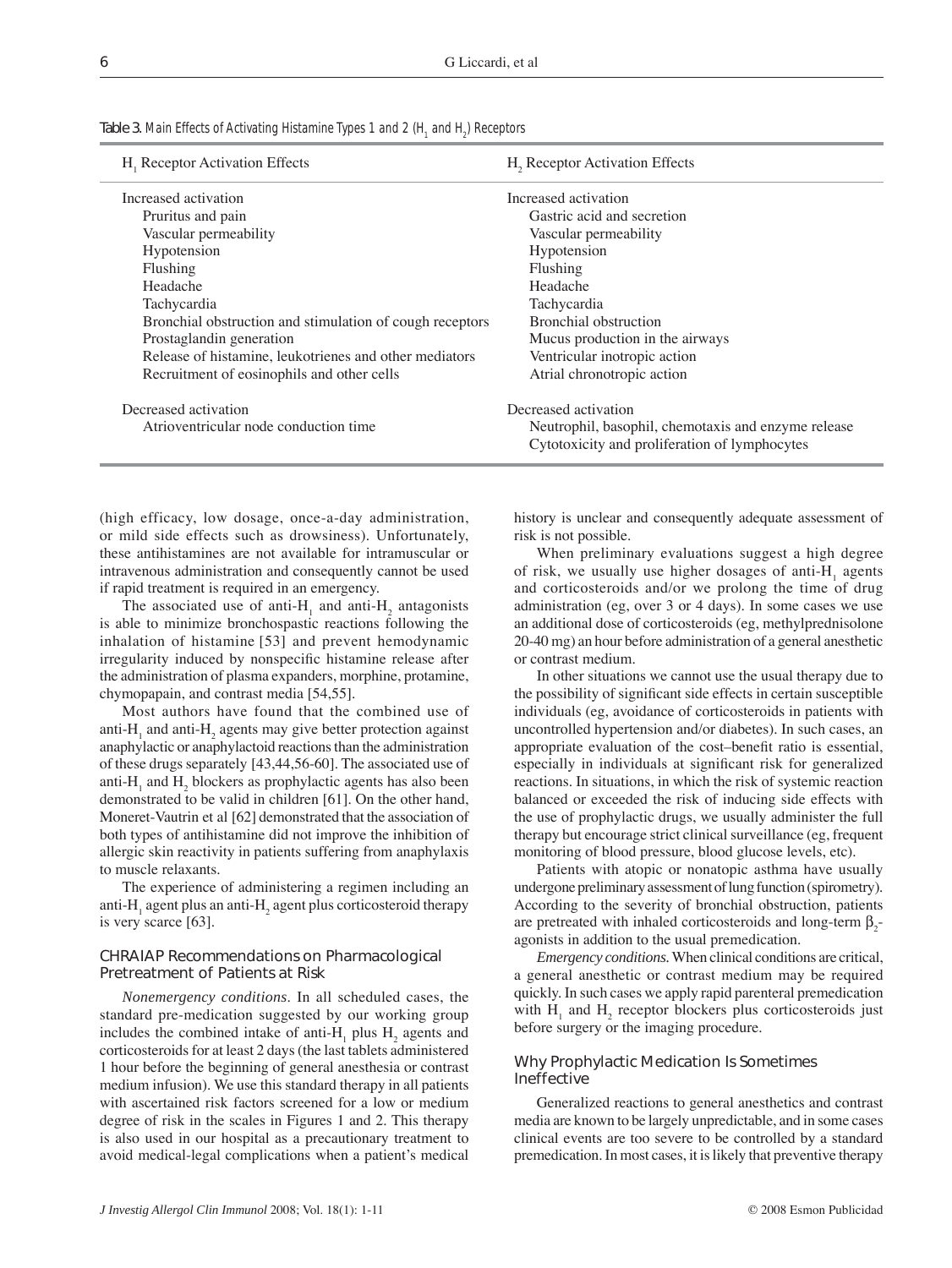might be insufficiently effective to completely prevent the onset of reactions because the physician has not adequately considered the role and the importance of risk factors or has underprescribed the medication.

In patients with a history of severe reaction, especially to contrast media, current premedication procedures appear to reduce the severity of symptoms but may not prevent the occurrence of repeat reactions [23,34,64]. Similarly, pretreatment with antihistamines and corticosteroids does not appear to protect against life-threatening intraoperative reactions to latex [39,65,66]. In the case of latex hypersensitivity the only effective measure is primary prevention through the creation of a latex-free environment.

However, it is important to consider that a reduction in the severity of symptoms is still a relevant goal in highrisk individuals. In fact, it is likely that in the absence of a prophylactic medication, reactions induced by general anesthesia or contrast media could be life-threatening and, in some cases, fatal events.

#### *Suggested Pretreatment for Delayed Reactions to Contrast Media*

As mentioned, anaphylactic reactions are classically immediate, but delayed events may occur, especially after the administration of contrast media [31-33]. In a case reported by Romano et al [31] the usual pretreatment regimen with prednisone (50 mg/d) and cetirizine (20 mg/d) was started 3 days before the radiologic examination but did not prevent the onset of cutaneous symptoms about 24 hours after repeat exposure to a contrast medium (iopamidol). Given the need to perform a new angiography 2 months later, the authors suggested a novel pretreatment protocol including 6-methyl-prednisolone (40 mg/d) plus oral cyclosporine (100 mg/12 h) starting 1 week before re-administration of the contrast medium and continuing for 2 weeks afterwards. This regimen was effective in preventing a delayed hypersensitivity reaction. This and other studies have demonstrated the lack of efficacy of anti-H<sub>1</sub> plus anti-H<sub>2</sub> regimens in preventing allergic reactions not induced by an immediate-type of mediator release.

#### *Concluding Remarks on the Use of Prophylactic Medication*

Although the body of evidence on prophylactic medication before general anesthesia or administration of a contrast medium seems to favor treating susceptible individuals, certain issues are still debated [68]. Table 4 shows arguments for and against the use of prophylactic medication. Each physician should choose to premedicate or not on the basis of a careful evaluation of the risk factors in the individual patient.

In some cases, prophylactic medication may be used as a precaution in patients exhibiting in clinical situations that is difficult to interpret. Prophylaxis is not advised for unselected patients with no known risk factors.

## **Recommendations**

Suggestions made in other sections of this review have been summarized in Table 5.

#### *Allergy-Anesthesia Centers for Optimizing Cooperation*

From a pharmacologic point of view anesthesiology constitutes a unique setting because a patient is exposed to a large variety of drugs and substances over a relatively short period of time. Any drug administered during surgical interventions can induce potentially life-threatening anaphylactic or anaphylactoid reactions, and these are probably underdiagnosed. Constantly evolving practices, the relative complexity of allergy research, and the largely unpredictable characteristics of events suggest that specialized centers for allergy in relation to anesthesia should be created, at least in high specialty hospitals [37]. Only a specialized team of expert anesthesiologists and allergists are able to evaluate and treat patients at high risk of generalized reactions. Moreover, only well trained specialists are able to produce position papers or guidelines useful to physicians managing high-risk individuals in hospitals lacking an allergy department.

Table 4. Arguments in Favor of and Against Premedication

In favor of premedication

 A serious anaphylactic reaction, even if not life-threatening, may contribute to major morbidity, a prolonged hospital stay, and high costs.

Although controversial, pre-medication is widely used in clinical practice.

Pharmacological and clinical data on the efficacy of anti- $H_1$  plus anti- $H_2$  agents and corticosteroids as single drugs indirectly suggest the utility of this classical association.

Medical-legal and opportunity considerations

Against premedication

 The large number of unselected patients who need to receive the therapy to prevent a potentially life threatening event The cost

The potential risk of side effects in some patients

Delay in performing radiological or surgical procedures

Encourages overconfidence on the part of physicians who inject contrast media or general or local anesthetics Possible neglect of appropriate measures to assess patients and to treat anaphylaxis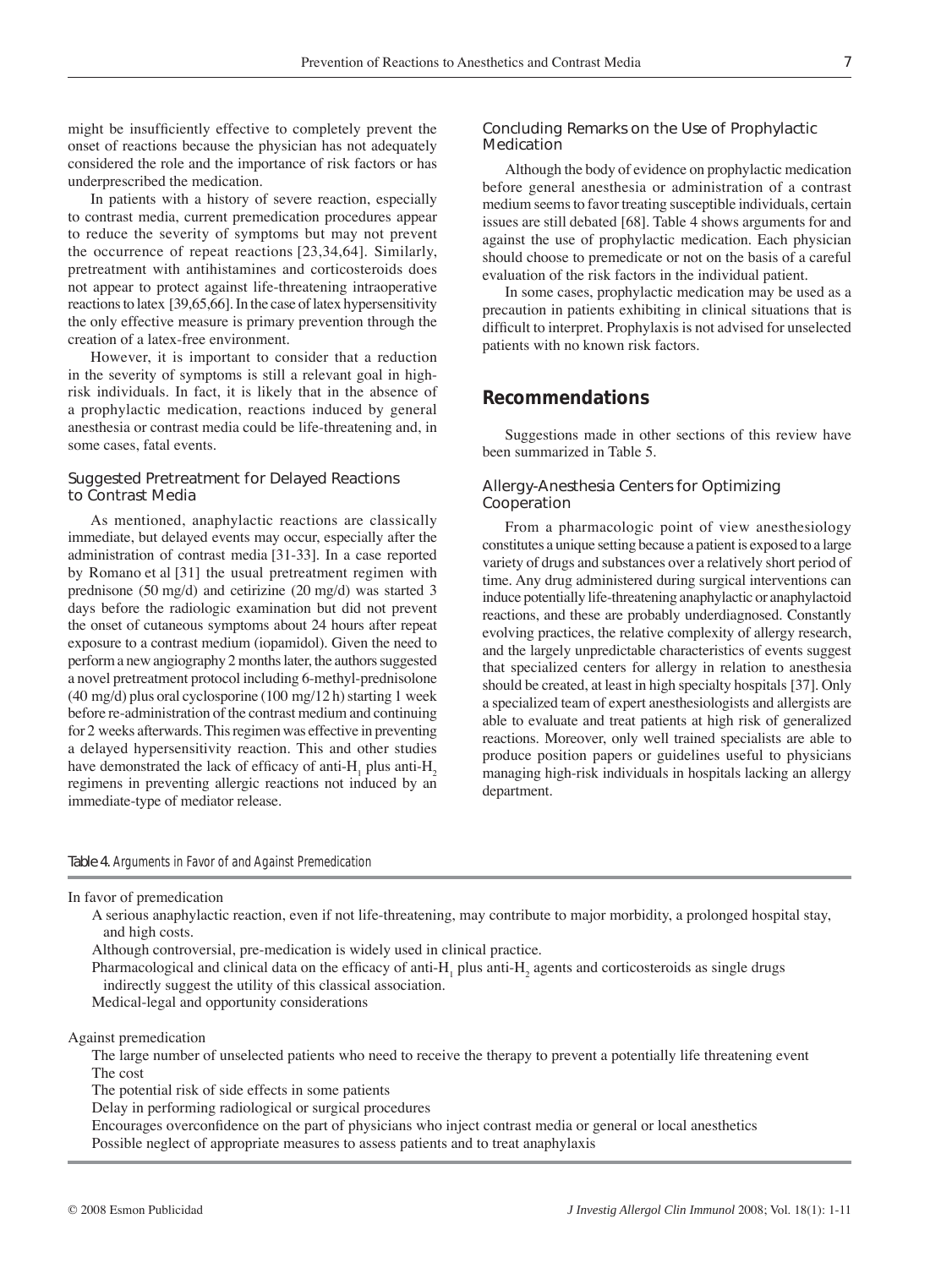#### Table 5. Recommended Actions After a Reaction to a General Anesthetic or a Contrast Medium

- If an incident is attributed to a neuromuscular blocking agent used during general anesthesia, a regional block or volatile agents should be used if such techniques are suitable.
- If the reaction is attributed to other agents, such as antibiotics, nonsteroidal anti-inflammatory drugs, or latex, use alternative products.
- After a high-osmolar contrast-medium–induced reaction, appropriate alternative procedures, such as magnetic resonance imaging or ultrasound imaging, or a low-osmolar contrast medium should be substituted.
- Establish the cause of the event. The lack of an adequate diagnosis could lead to a potentially fatal re-exposure to the same agent in the future.
- Record each reaction during the administration of a general anesthetic or contrast medium on patient's medical record so as to prevent future reactions.
- In patients with prior severe reactions, especially to a contrast medium, premedication procedures appear to reduce the severity of symptoms, although they may not prevent the occurrence of repeated reactions.

Table 6. Admissions, Operations and Procedures Requiring Contrast Media from 2002 through 2006 at the A Cardarelli High Specialty Hospital.

|                                | 2006    | 2005    | 2004    | 2003   | 2002    | Total   |
|--------------------------------|---------|---------|---------|--------|---------|---------|
| Admissions                     | 110 574 | 106 293 | 103 686 | 99 197 | 101 014 | 520 664 |
| Surgical procedures            | 21 925  | 21 922  | 20 738  | 20 880 | 20 139  | 105 604 |
| Procedures with contrast media | 21 260  | 16 900  | 15 989  | 12.505 | 8701    | 75 355  |
| Fatal or near-fatal events     |         |         |         |        |         |         |

In nonemergency interventions, it is the anesthetist's responsibility to ensure that any suspected anaphylactic reaction is adequately investigated using pre- and postoperative diagnostic procedures [69]. It has been reported that up to 30% to 40% of individuals suffering from anaphylactoid reactions during anesthesia did not benefit from further allergic evaluation. Consequently, these individuals are likely to experience new reactions after re-exposure to the same pharmacologic agents.

In our high-specialty hospital, informal cooperation between allergists, anesthesiologists, and radiologists started about 15 years ago. Five years ago these specialists formed the CHRAIAP working group, which to our knowledge is the first such group in Italy to produce internal guidelines for managing patients at risk of developing systemic reactions related to diagnostic or therapeutic procedures. It is important to emphasize that as a likely consequence of the strict cooperation between the members of this working group, no fatal or near-fatal reactions have been recorded since 2002, in spite of the high number of diagnostic and therapeutic procedures performed annually (Table 6).

#### **Medical-Legal Issues**

The previously described characteristics of anaphylactic and anaphylactoid reactions during the use of general anesthesia or contrast media are a frequent cause for litigation especially in cases of life-threatening or fatal events. Given the lack of a gold standard diagnostic procedure to recognize individuals at higher risk of reactions, a rigorous but formally unobjectionable interview is required to screen all individuals who are candidates for surgery or an imaging procedure involving a contrast medium.

When there has been an anaphylactic reaction to general anesthesia, it is difficult to justify lack of performance of skin prick tests to alternative anesthetics when the patient is not in an emergency situation [22].

Patients should be well-informed about the risk related to diagnostic and therapeutic procedures as well as about the risks of precautionary measures adopted after the evaluation of the risk–benefit ratio, and written informed consent should be obtained. Patient information is an important prerequisite in the effort to reduce perioperative complications and to avoid medical-legal consequences in case of severe reactions despite usual preventive measures [20,70].

The CHRAIAP working group suggests particular attention to the management of all potentially at-risk individuals, particularly those with a history of severe reactions. We also suggest the adoption of reasonable prophylactic measures when an effective assessment of the risk is not possible. However, anesthesiologists and radiologists in our working group avoid using drugs or contrast media, if possible, if there is suggestion of risk in the patient's medical history, however small the risk might be.

## **Concluding Remarks**

Although our knowledge of systemic reactions during the administration of general anesthetics or contrast media has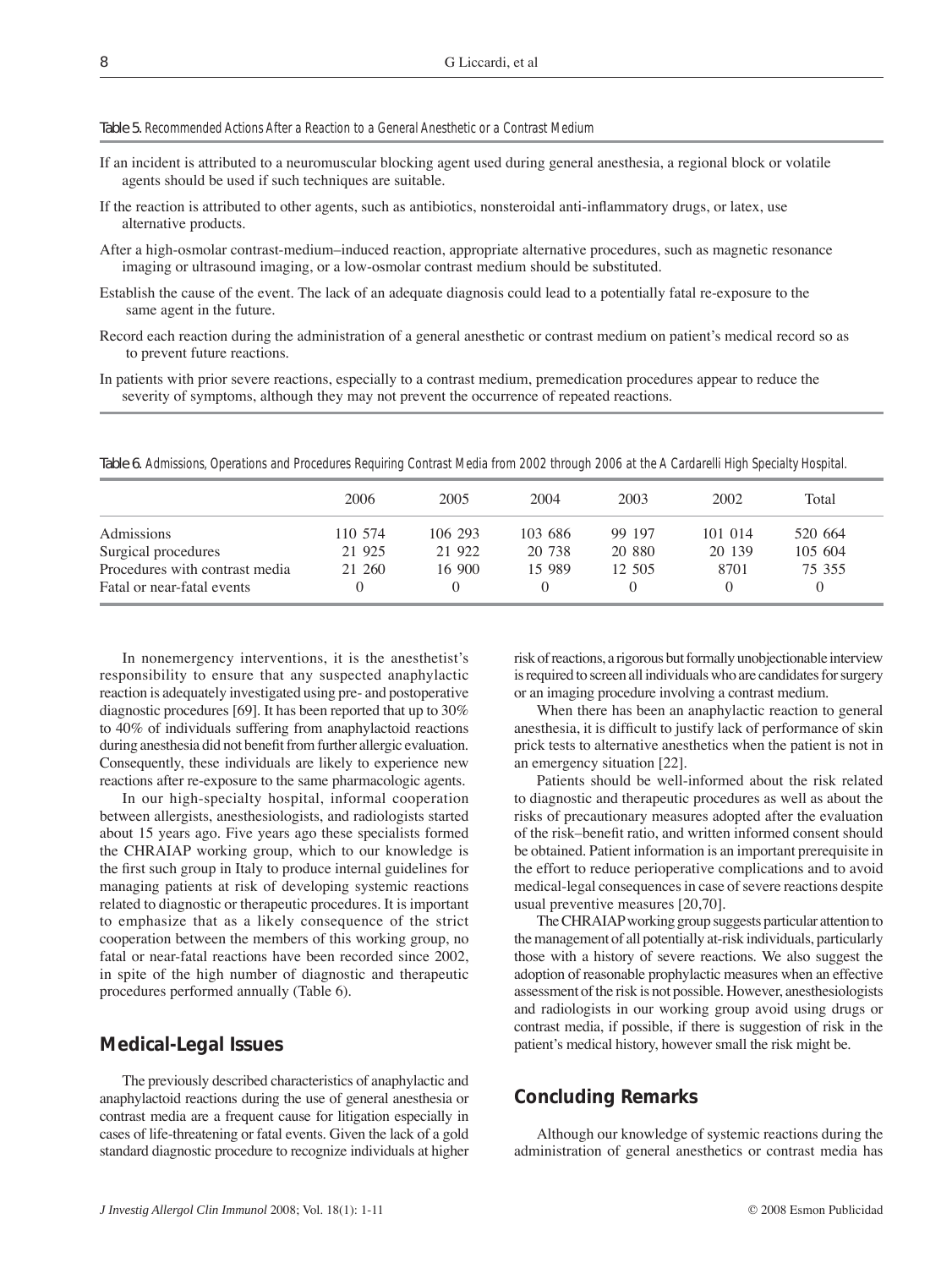increased substantially over the past 30 years, they remain a major cause for concern and a source of continuing debate among anesthesiologists, radiologists and allergists given the medical-legal consequences involved. Any drug or contrast medium can induce a life-threatening and sometimes fatal anaphylactic or anaphylactoid event even in the absence of any evident risk factor in the patient's medical history.

Unfortunately, fatal or near-fatal events may be induced by diagnostic or surgical procedures usually considered as routine and carried out in patients suffering from less severe disorders. This is the reason why we usually prefer to premedicate all susceptible individuals in order to at least attenuate the severity of an unpredictable reaction, although we cannot rely on the efficacy of premedication to completely prevent a severe event.

Both preclinical and clinical studies are required to better understand the pathophysiology of reactions induced by general anesthetics or contrast media and thus to offer protection for patients. Our positive experience suggests that creating similar working groups, at least in high specialty hospitals, would be helpful. In the meantime, these guidelines based on the literature and on the experience of our working group have aimed to provide useful information to physicians and other specialists who operate in the absence of an allergy consultant.

## **References**

- 1. Zweiman B, O'Byrne PM, Persson CGA, Church MK. Cellular and mediator mechanisms of the early-phase response. In: Holgate ST, Church MK, Lichtenstein L. Allergy. 3rd ed. Sheffield: Mosby Elsevier; 2006. p. 375-87.
- 2. Genovese A, Stellato C, Marsella CV, Adt M, Marone G. Role of mast cells, basophils and their mediators in adverse reactions to general anesthetics and radiocontrast media. Int Arch Allergy Immunol. 1996;110:13-22.
- 3. Genovese A, Stellato C, Patella V, Lamparter- Schummert B, de Crescenzo G, Adt M, Marone G. Contrast media are incomplete secretagogues acting on human basophils and mast cells isolated from heart and lung, but not skin tissue. Int J Clin Lab Res. 1996;26:192-98.
- 4. Laroche D, Namour F, Lefrancois C, Aimone-Gastin I, Romano A, Sainte-Laudy J, Laxenaire MC, Gueant JL. Anaphylactoid and anaphylactic reactions to iodinated contrast material. Allergy. 1999;54(Suppl 58):13-16.
- 5. Laxenaire MC. Epidemiology of anesthetic anaphylactoid reactions. Fourth multicenter survey (July 1994-December 1996). Ann Fr Anesth Reanim. 1999;18:796-809.
- 6. Mertes PM, Laxenaire MC, Lienhart A, Aberer W, Ring J, Pichler WJ, Demoly P; Working Group for the SFAR;ENDA;EAACI Interest Group on Drug Hypersensitivity. Reducing the risk of anaphylaxis during anaesthesia: guidelines for clinical practice. J Investig Allergol Clin Immunol. 2005;15:91-101.
- 7. Lieberman P. Anaphylaxis and anaphylactoid reactions. In: Adkinson NF Jr, Yunginger JW, Busse WW, Bochner BS, Holgate ST, Simons FER, eds. Middleton's allergy: principles and practice. 6th ed. St. Louis: Mosby-Year Book; 2003. p. 1497-522.
- 8. Lieberman P, Kemp SF, Oppenheimer J, Lang DM, Bernstein IL, Nicklas MD. The diagnosis and management of anaphylaxis:

an updated practice parameters. J Allergy Clin Immunol. 2005;115(Suppl):S483-523.

- 9. Stellato C, Casolaro V, Ciccarelli A, Mastronardi P, Mozzarella B, Marone G. General anaesthetics induce only histamine release selectively from human mast cells. Br J Anaesth. 1991;67:751-8.
- 10. Marone G, Stellato C, Mastronardi P, Mozzarella B. Mechanisms of activation of human mast cells and basophils by general anesthetic drugs. Ann Fr Anesth Reanim. 1993;12:116-25.
- 11. Jalowy A, Peters J, Groeben H. The importance of bronchial hyperreactivity in anesthesiology. Anasthesiol Intensivmed Notfallmed Schmerzther. 1998;33:150-62.
- 12. Yanagidate F, Dohi S. Two episodes of bronchospasm during anaesthesia in asthmatic patients. Eur J Anaesthesiol. 2003;20:579-80.
- 13. Bremerich DH. Anesthesia in bronchial asthma. Anasthesiol Intensivmed Notfallmed Schmerzther. 2000;35:545-58.
- 14. Kasaba T, Suga R, Matsuoka H, Iwasaki T, Hidaka N, Takasaki M. Comparison of epidural anesthesia and general anesthesia for patients with bronchial asthma. Masui. 2000;49:1115-20.
- 15. Nonaka M, Sakanashi Y, Sugahara K, Tarasaki H. Incidence of asthmatic attack during anesthesia in patients with a history of bronchial asthma. Masui. 1999;48:759-62.
- 16. Kumeta Y, Hattori A, Mimura M, Kishikawa K, Namiki A. A survey of perioperative bronchospasm in 105 patients with reactive airway disease. Masui. 1995; 44:396-401.
- 17. Groeben H. Strategies in the patient with compromised respiratory function. Best Pract Res Clin Anesthesiol. 2004;18:579-94.
- 18. Payne D, McKenzie SA, Stacey S, Misra D, Xaxby E, Bush A. Safety and ethics of bronchoscopy and endobronchial biopsy in difficult asthma. Arch Dis Child. 2001;84:423-26
- 19. Celiker V, Gul EB, Karakaya G, Oguzalp H, Bozkurt B, Kalyoncu AF. General anaesthesia and postoperative pain management in analgesic intolerant patients with/without asthma: Is it safe? Allergol Immunopathol. 2004;32:64-68.
- 20. Tirumalasetty J, Grammer LC. Asthma, surgery, and general anaesthesia: a review. J Asthma. 2006;43:251-54.
- 21. Idee JM, Pinès E, Prigent P, Corot C. Allergy-like reactions to iodinated contrast agents. A critical analysis. Fund Clin Pharmacol. 2005;19:263-81.
- 22. Fisher MM, Doig GS. Prevention of anaphylactic reactions to anaesthetic drugs. Drug Saf. 2004;27:393-410.
- 23. Raut CP, Hunt KK, Akins JS, Daley MD, Ross MI, Singletary SE, Marshall GD, Meric-Bernstam F, Babiera G, Feig BW, Ames FC, Kuerer HM . Incidence of anaphylactoid reactions to isosulfan blue dye during breast carcinoma lymphatic mapping in patients treated with preoperative prophylaxis: results of a surgical prospective clinical practice protocol. Cancer. 2005; 15:692-9.
- 24. Montgomery LL, Thorne AC, Van Zee KJ, Fey J, Heerdt AS, Gemignani M, Port E, Petrek J, Cody HS 3rd, Borgen PI. Isosulfan blue dye reactions during sentinel lymph node mapping for breast cancer. Anesth Analg. 2002;95:385-8.
- 25. Cimmino VM, Brown AC, Szocik JF, Pass HA, Moline S, De SK, Domino EF. Allergic reactions to isosulfan during sentinel node biopsy–a common event. Surgery. 2001;130:439-42-
- 26. Ledford DK. Allergy, anaphylaxis, and general anesthesia. Immunol Allergy Clin North Am. 2001;21:795-812.
- 27. Bruynzeel DP. Allergic reactions to local anesthetics. Ned Tijdschr Tandheelkd. 1996;103:178-80.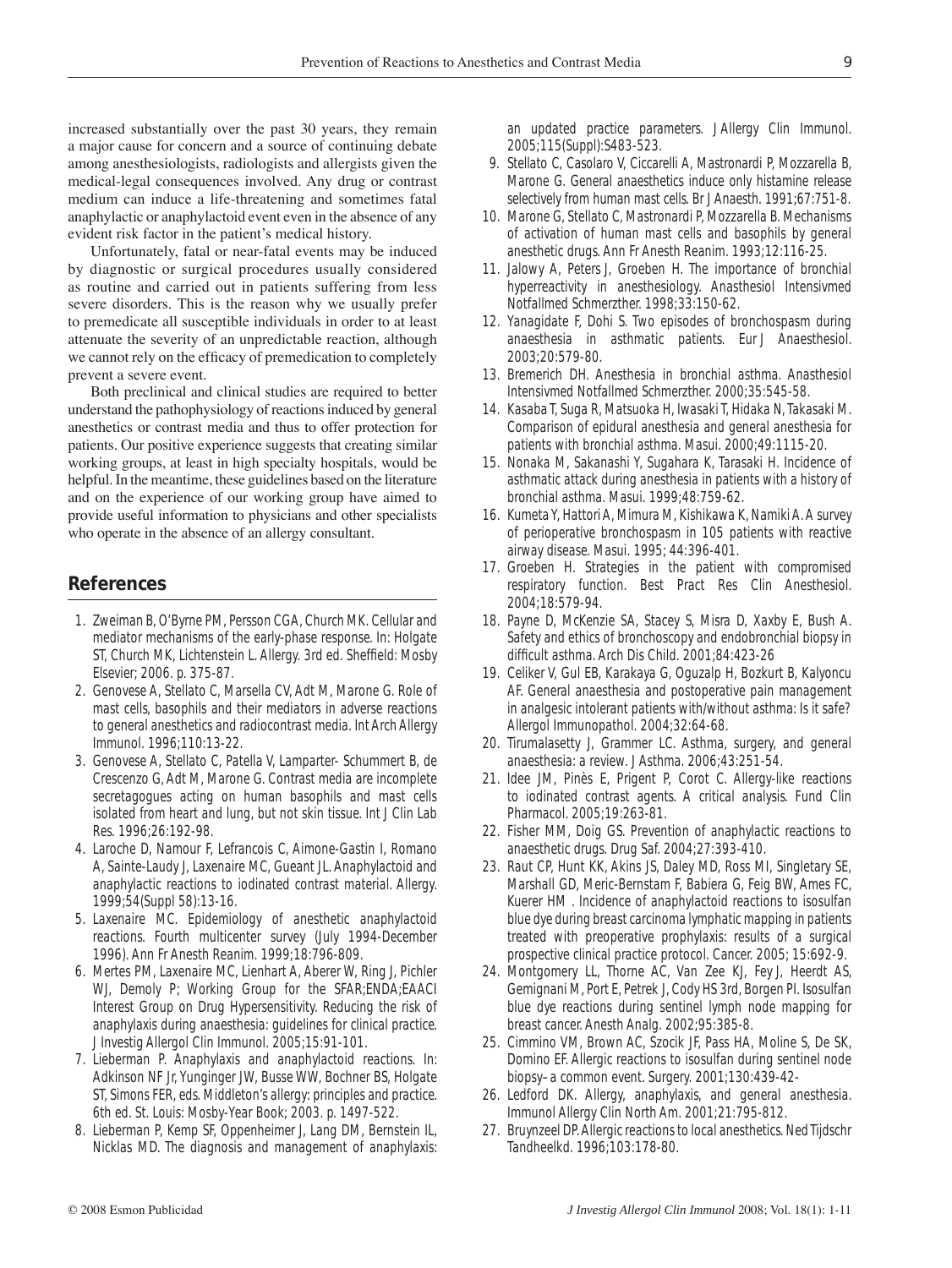- 28. Kaufmann JM, Hale EK, Ashinoff RA, Cohen DE. Cutaneous lidocaine allergy confirmed by patch testing. J Drugs Dermatol. 2002;1:192-4.
- 29. Levy J, Lifshitz T. Lidocaine hypersensitivity after subconjunctival injection. Can J Ophthalmol. 2006; 41: 204-6.
- 30. Morais-Almeida M, Gaspar A, Marinho S, Rosado-Pinto J. Allergy to local anesthetics of the amide group with tolerance to procaine. Allergy. 2003; 58: 827-8.
- 31. Romano A, Artesani MC, Andriolo M, Viola M, Pettinato R, Vecchioli-Scaldazza A. Effective prophylactic protocol in delayed hypersensitivity to contrast media: report of a case involving lymphocyte transformation studies with different compounds. Radiology. 2002;225:466-70.
- 32. Christiansen C, Pichler WJ, Skotland T. Delayed allergy-like reactions to X-ray contrast media: mechanistic considerations. Eur Radiol. 2000;10:1963-75
- 33. Webb JAW, Stacul F, Thomsen HS, Morcos SK. Late adverse reactions to intravascular iodinated contrast media. Eur Radiol. 2003;13:181-4
- 34. Brockow K, Christiansen C, Kanny G, Clement O, Barbaud A, Bircher A, Dewachter P, Gueant JL, Rodriguez-Gueant RM, Mouton-Faivre C, Ring J, Romano A, Sainte-Laudy J, Demoly P, Pichler WJ. For ENDA and the EAACI interest group on drug hypersensitivity. Management of hypersensitivity reactions to iodinated contrast media. Allergy. 2005;60:150-8
- 35. Morcos SK, Thomsen HS, Webb JAW. Prevention of generalized reactions to contrast media: a consensus report and guidelines. Eur Radiol. 2001;11:1720-8.
- 36. Wolf GL, Mishkin MM, Roux SG, Halpern EF, Gottlieb J, Zimmermann J, Gillen J, Thellman C. Comparison of the rates of adverse drug reactions. Ionic contrast agents, ionic agents combined with steroids, and non ionic agents. Invest Radiol. 1991;26:404-10.
- 37. Mertes PM, Laxenaire MC, Alla F. and Groupe d'Etudes des Reactions Anaphylactoides Peranesthesiques. Anaphylactic and anaphylactoid reactions occurring during anesthesia in France in 1999-2000. Anesthesiology. 2003;99:536-45.
- 38. Fisher M. Treatment of acute anaphylaxis. BMJ. 1995;311:731-3
- 39. Lieberman P. Anaphylactic reactions during surgical and medical procedures. J Allergy Clin Immunol. 2002;110(Suppl. 2):S64-9.
- 40. Katayama H, Yamaguchi K, Kozuka T, Takashima T, Seez P, Matsuura K. Adverse reactions to ionic and non-ionic contrast media. A report from the Japanese Committee on the Safety of Contrast Media. Radiology. 1990;175:621-8.
- 41. Caro JJ, Trindade E, McGregor M. The risk of death and of severe nonfatal reactions with high-vs low-osmolarity contrast media: a meta-analysis. Am JRoentgenol. 1991;156:825-32.
- 42. Bilo MB, Cinti B, Chiariello M, Bonifazi F, Moneret-Vautrin DA. Intraoperative anaphylaxis: verba volant, scripta manent! Allerg Immunol (Paris). 2005;37:339-40.
- 43. Lieberman P. The use of antihistamines in the prevention and treatment of anaphylaxis and anaphylactoid reactions. J Allergy Clin Immunol. 1990;86:684-6.
- 44. Wimbery SL, Lieberman PL. Histamine and antihistamines in anaphylaxis. Clin Allergy Immunol. 2002; 17: 287-317.
- 45. Simons FER. Antihistamines. In: Adkinson NF Jr, Yunginger JW, Busse WW, Bochner BS, Holgate ST, Simons FER, eds. Middleton's allergy: principles and practice. 6th ed. St. Louis: Mosby-Year Book; 2003. p.834-69.
- 46. Lorenz W, Duda D, Dick W, Sitter H, Doenicke A, Black A, Weber D, Menke H, Stinner B, Junginger T, Tothmund M, Ohmann C, Healy MJR. Incidence and clinical importance of perioperative histamine release: randomised study of volume loading and antihistamines after induction of anaesthesia. Lancet. 1994;343:933-40.
- 47. Dahl JB. Antihistamine prophylaxis and general anesthesia. Lancet. 1994;343:929-30.
- 48. Gorsky BH. Reactions to gelatine plasma expanders. Lancet. 1994;344:328.
- 49. Leor J, Harman M, Rabinowitz B, Mozes B, Giant U waves and associated ventricular tachycardia complicating astemizole overdose: successful therapy with intravenous magnesium. Am J Med. 1991;91:94-7.
- 50. Warin RP. Torsades de pointes complicating treatment with terfenadine. BMJ. 1991;303:58.
- 51. Davies AJ, Harindra V, Mc Ewan A, Ghose RR. Cardiotoxic effect with convulsions in terfenadine overdose. BMJ. 1989;298:325.
- 52. Church MK, Makino S. Drugs for the treatment of allergic diseases. In: Holgate ST, Church MK, Lichtenstein L. Allergy. 3rd ed. Sheffield: Mosby Elsevier; 2006. p. 416-30.
- 53. Dewachter P, Stein B, Saunier CG, Peslin R, Laxenaire MC. Les recepteurs H2 ne semblent pas impliques dans le bronchoapasme à l'histamine chez le lapin rèsumè. Ann Fr Anesth Rèanim. 1992;1(Suppl):R17.
- 54. Schoning B, Lorenz W, Doenicke A. Prophylaxis of anaphylactoid reactions to a polypeptidal plasma substitute by H1 plus H2 receptor antagonists: synopsis of three randomized controlled trials. Klin Wochenschr. 1982;60:1048-55.
- 55. Kambam J, Meszaros R, Merrill W, Stewart J, Smith BE, Bender H. Prophylactic administration of H1 and H2 receptor blockers in the prevention of protamine related haemodinamic effects. Can J Anaesth. 1990;37:420-2.
- 56. Tryba M, Zevounou F, Zenz M. Prevention of anaphylactoid reactions using intramuscular promethazine and cimetidine. Studies of a histamine infusion model. Anaesthesist. 1984;33:218- 23.
- 57. Lorenz W, Doenicke A. H1 and H2 blockade: a prophylactic principle in anesthesia and surgery against histamine-release responses of any degree of severity: Part 1. N Engl Reg Allergy Proc. 1985;6:37-57
- 58. Lorenz W, Ennis M, Doenicke A, Dick W. Perioperative uses of histamine antagonists. J Clin Anaesth. 1990;2:345-60
- 59. Kimura K, Adachi M, Kubo K. H1- and H2 receptor antagonists prevent histamine release in allergic patients after the administration of midazolam-ketamine. A randomized controlled study. Inflamm Res. 1999;48:128-32.
- 60. Nelson LP, Savelli-Castillo I. Dental management of pediatric patient with mastocytosis: a case report. Pediatr Dent. 2002;24:343-6.
- 61. Le Mapihan Y, Pierrot M, Khenifer L, Fournier JL, Cupa M. A specific antihistaminic premedication anti H1 anti H2 for pediatric anesthesia. Acta Anesthesiol Belg. 1984;35 Suppl:415-22.
- 62. Moneret-Vautrin DA, Laxenaire MC, Mouton C, Widmer S, Pupil P. Change in skin reactivity in anaphylaxis to muscle relaxants and hypnotics after administration of anti H1, anti H2 and tritoqualine. Ann Fr Anesth Reanim. 1985;4:225-30.
- 63. Marshall GD Jr, Lieberman PL. Comparison of three pre-treatment protocols to prevent anaphylactoid reactions to radiocontrast media. Ann Allergy. 1991;67:70-74.